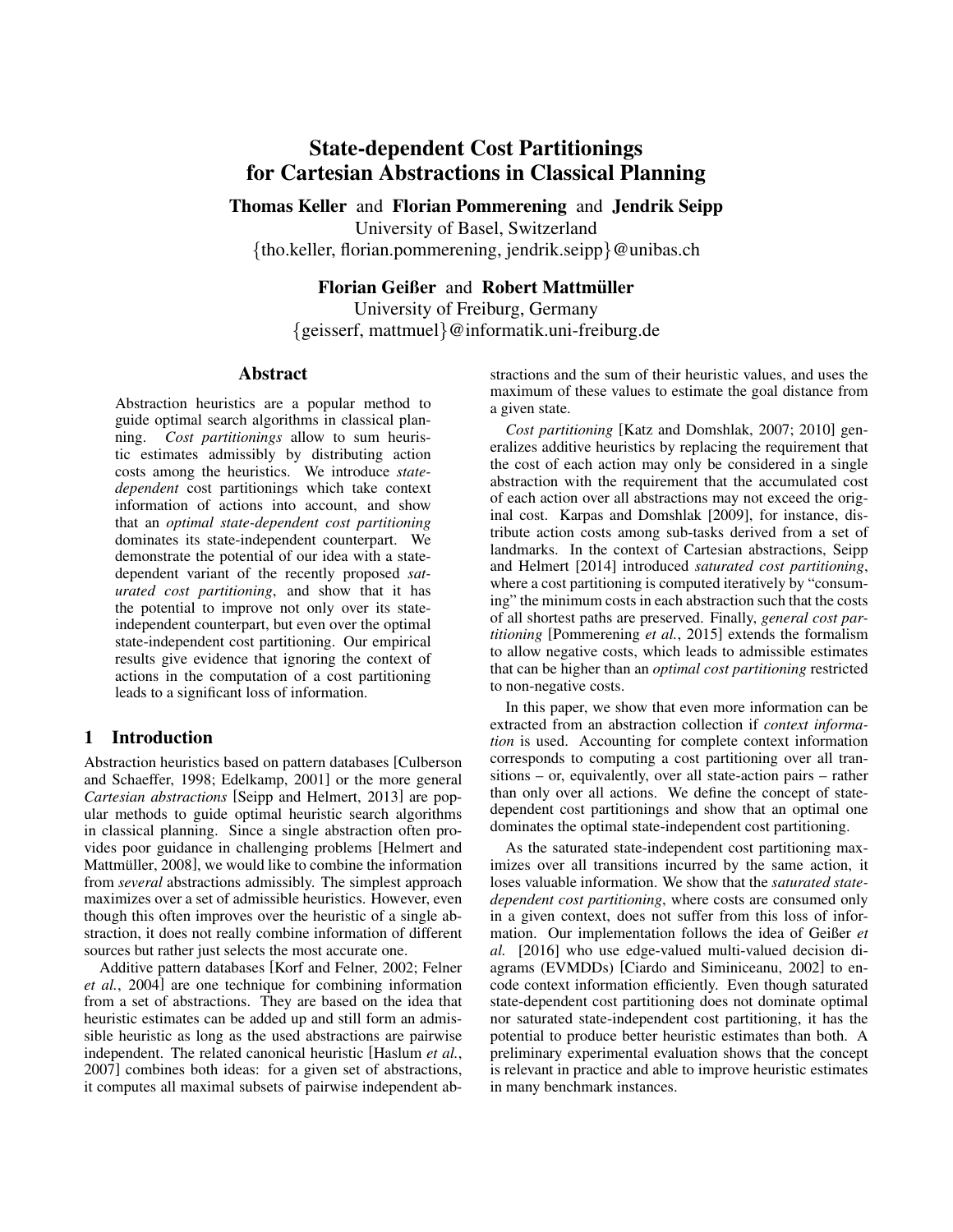#### 2 Background

Planning Tasks. We consider  $SAS<sup>+</sup>$  planning tasks [Bäckström and Nebel, 1995] with state-independent action costs, where a *planning task* is given as a tuple  $\Pi$  =  $(V, A, s<sub>I</sub>, s<sub>*</sub>, c)$  that consists of the following components: V is a finite set of *state variables* v, each with an associated finite domain  $\mathcal{D}_v$ . A *fact* is a pair  $(v, d)$ , where  $v \in V$  and  $d \in \mathcal{D}_v$ , and a *partial variable assignment* s over V is a set of facts that belong to different variables. If  $s$  assigns a value to each  $v \in V$ , s is called a *state*. We use function notation  $s(v) = d$  and set notation  $(v, d) \in s$  interchangeably and denote the set of states of  $\Pi$  with S. Each action  $a = \langle pre, eff \rangle$ in the set of *actions* A is a pair of partial variable assignments, called *precondition* and *effect*. The state  $s_I \in S$  is called the *initial state*, and the partial variable assignment  $s_{\star}$  specifies the *goal* condition. A state s is a goal state if  $s_{\star} \subseteq s$ . We denote the set of goal states by  $S_{\star}$ .

An action *a* is applicable in state *s* iff *pre*  $\subseteq$  *s*. Applying *a* in s yields the state s' with  $s'(v) = eff(v)$  where  $eff(v)$  is defined and  $s'(v) = s(v)$  otherwise. We write  $s[a]$  for  $s'$ . The (non-negative) *cost* of applying a is given by the cost function  $c : A \to \mathbb{R}_0^+$  of  $\Pi$  as  $c(a)$ . However, at several places in this paper, we are interested in costs that are based on altered cost functions. An important aspect of this work are *general* and *state-dependent* cost functions  $c : A \times S \rightarrow \mathbb{R}$  that determine transition costs  $c(a, s)$  that depend on the state s in addition to the action  $a$  that is applied. Since state-dependent cost functions are more general, we define the following concepts in terms of state-dependent instead of regular cost functions unless we want to emphasize that the cost function of the original task is used. The resulting framework is similar to the formalism introduced by Geißer *et al.* [2015] for SAS<sup>+</sup>planning tasks with state-dependent action costs.

Let  $\pi = \langle a_1, \ldots, a_n \rangle$  be a sequence of actions from A. We call  $\pi$  *applicable* in s if there exist states  $s_0, s_1, \ldots, s_n$  such that  $s_0 = s$ ,  $a_i$  is applicable in  $s_{i-1}$  and  $s_i = s_{i-1}[a_i]$  for all  $i = 1, \dots, n$  and write  $s[\pi]$  for  $s_n$ . We call  $\pi$  an  $s$ -plan for  $\Pi$ if it is applicable in s and if  $s[\pi] \in S_{\star}$ . The *cost* of an s-plan  $\pi$  under cost function c is the sum of action costs along the induced state sequence, i.e.,  $c(\pi, s) = \sum_{i=1}^{n} c(a_i, s_{i-1})$ . An *optimal* s-plan under c is an s-plan that minimizes  $c(\pi, s)$ . Its cost is denoted by  $h^*(s, c)$ . If there is no s-plan then  $h^*(s, c) = \infty$ . A *heuristic function* h estimates the cost of an optimal s-plan under cost function c with values  $h(s, c) \in$  $\mathbb{R} \cup \{-\infty, \infty\}$ . Note that we allow negative heuristic values to support general cost partitioning [Pommerening *et al.*, 2015]. A heuristic h is called *admissible* if it never overestimates the true cost, i.e.,  $h(s, c) \leq h^*(s, c)$  for all states  $s \in S$ .

A planning task  $\Pi$  and a cost function c induce a transition system  $\mathcal{T} = (S, L, T, s_I, S_\star)$  with state space S, transition labels L, transition relation T, initial state  $s_I$  and goal states  $S_{\star}$  as usual, except that besides source state s, target state  $t$  and transition label  $a$ , transitions in  $T$  also carry a weight  $w \in \mathbb{R}$ , which is determined by s and a as  $w = c(s, a)$ . For transitions we also write  $s \xrightarrow{a,w} t$ . It follows that a plan for s is a path from s to some  $s_n \in S_{\star}$  and the plan is optimal if the sum of the weights along the path is minimal.



Figure 1: Transition system of our running example. States are of the form  $xy$ , where  $x$  is the location of the truck and  $y$ the location of the package.

Cartesian Abstractions. The core idea of abstraction heuristics is to collapse several states into a single abstract state, which reduces the size of the transition system and allows the computation of goal distances that can be used as admissible heuristic estimates. Given a planning task Π with induced transition system  $\mathcal{T} = (S, L, T, s_I, S_\star)$ , let  $\alpha$ be an equivalence relation on  $S$  that describes equivalence classes of the form  $D_1 \times D_2 \times \cdots \times D_n$ , where  $D_i \subseteq \mathcal{D}_{v_i}$ for  $V = \{v_1, \ldots, v_n\}$ . The resulting abstract states are often called Cartesian abstract states, but since we only consider Cartesian abstractions, we call them *abstract states* in the following.  $\mathcal T$  and  $\alpha$  induce an abstract transition system  $\mathcal{T}^{\alpha} = (S^{\alpha}, L, T^{\alpha}, \alpha(s_I), S^{\alpha})$  in the following way: each concrete state s is mapped to the abstract state  $\alpha(s) \in S^{\alpha}$ ; the initial state  $s_I$  is mapped to the abstract initial state  $\alpha(s_I)$  and goal states are mapped to abstract goal states  $S_{\star}^{\alpha} = {\alpha(s_{\star})}$  $s_{\star} \in S_{\star}$ ; there is a labelled abstract transition between  $\alpha(s)$ and  $\alpha(s')$  whenever there is a concrete transition with the same label between  $s$  and  $s'$ .

As long as action costs are state-independent, the weight of an abstract transition is simply the cost of the concrete action that induces it. In the presence of state-dependent action costs (which are not present initially in our input tasks, but can be introduced by state-dependent cost partitionings), determining the weight of an abstract transition is not as straightforward. Geißer *et al.* [2016] define the weight of an abstract transition between abstract states  $t$  and  $u$  with transition label a to be the *minimal* weight of all concrete transitions labeled with action a that start in a state s with  $\alpha(s) = t$ . Together with the fact that every plan in the concrete transition system is a plan in the abstract transition system, this definition ensures that the cost of each abstract plan may be used as an admissible heuristic estimate. For now, the definition of Geißer *et al.* is sufficient for our needs, but we present an enhanced method in Section 6 that estimates abstract transition weights more precisely, while still guaranteeing admissibility.

#### 3 Running Example

Throughout the paper, we use a simple logistics task as a running example, where a truck that starts in location A has to fetch a package from location  $B$  and bring it to  $A$ . The truck must return to  $B$  after the delivery. The corresponding transition system is given in Figure 1.

The task is described by two variables  $V = \{T, P\}$  that encode the position of the truck and the package, respectively. The truck can be in each of the two locations ( $\mathcal{D}_T = \{A, B\}$ ) and the package can be in either location or in the truck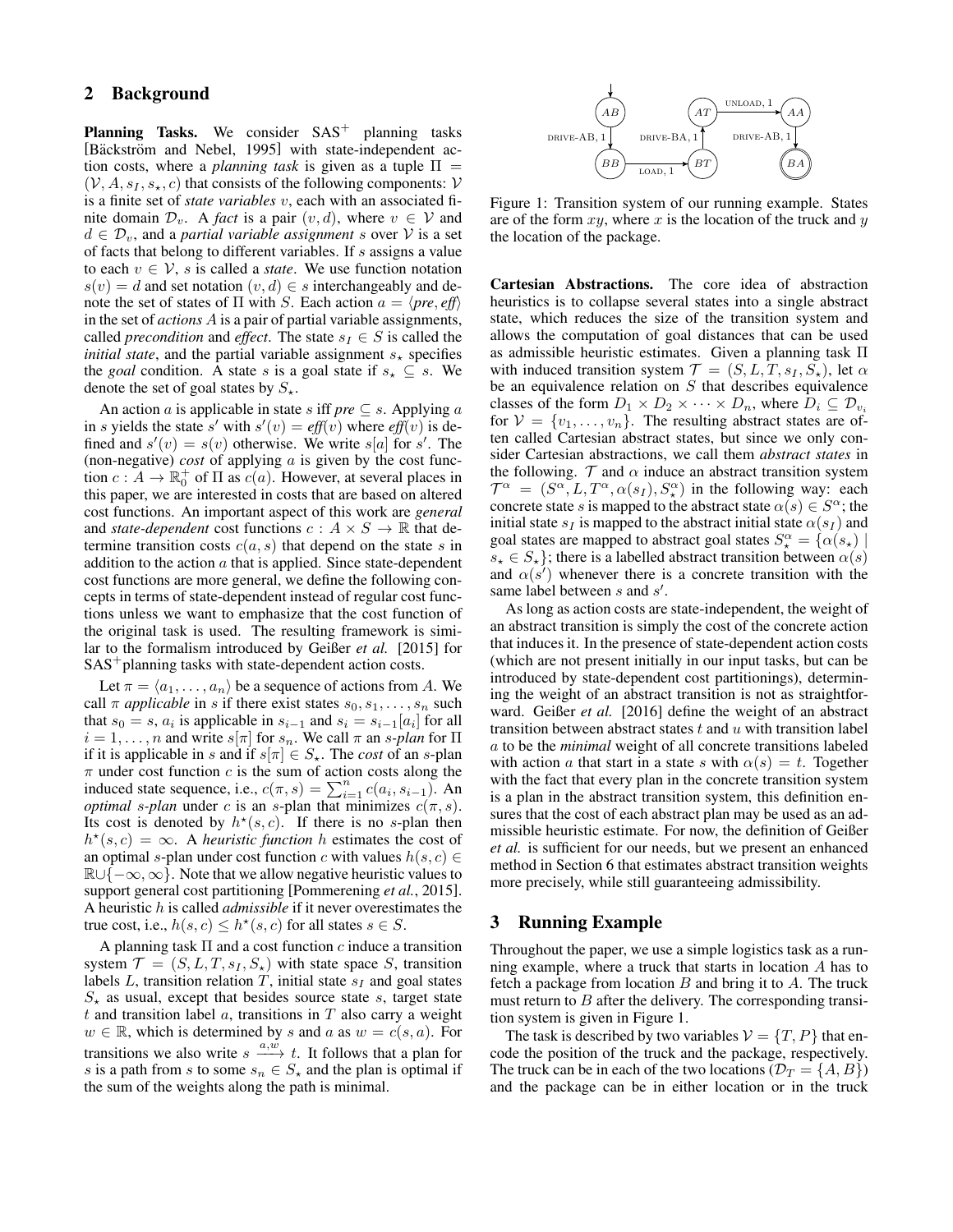$(\mathcal{D}_P = \{A, B, T\})$ . The truck can drive without load from A to  $B$  (DRIVE-AB) and with load from  $B$  to  $A$  (DRIVE-BA). There are actions to LOAD the package into the truck in  $B$  or UNLOAD it from the truck in A. All actions have unit cost.

Note that we explicitly exclude all other actions such as driving from  $B$  to  $A$  without the package or unloading the package at B. While this makes the task trivially solvable, the task is still sufficient to show some interesting properties.

Figure 2 shows three pairs of abstractions for our example task which are used in the remainder of this paper. In all examples, we assume that the applied heuristic is the goal distance function in each abstraction, denoted  $h_1$  and  $h_2$ , respectively. Additionally, since all concrete states have exactly one applicable action, we also refer to state-action pairs  $(a, s)$ as  $s^{\rightarrow}$ . Given cost function c, we write  $c(s^{\rightarrow})$  for  $c(a, s)$ .

#### 4 State-dependent Cost Partitioning

Early work on additive admissible heuristics has mostly focused on techniques that allow to generate or identify heuristics that can be added up admissibly because each deals with a sub-problem of the planning task that can be regarded independently from the rest [Felner *et al.*, 2004; Haslum *et al.*, 2007]. An equivalent view on these techniques is to regard them as cost partitionings [Katz and Domshlak, 2007; 2010] that distribute action costs such that each operator is assigned its full cost in one heuristic and a cost of zero in all other. However, cost partitionings are more general as costs can be distributed arbitrarily between the heuristics as long as the sum over the individual costs does not exceed the original cost. Given such a cost partitioning, heuristic values are then computed on a copy of the planning task where actions cost only the fraction of the actual action cost that is assigned to the heuristic. Recently, Pommerening *et al.* [2015] showed that the framework can be extended from non-negative to general cost partitioning, which often allows to derive more accurate heuristic functions.

In this paper, we continue the process of developing more accurate cost partitioning techniques by presenting statedependent cost partitionings, a generalization where context information of applied actions is additionally taken into account.

Definition 1. *Let* Π *be a planning task. A (general)* statedependent cost partitioning *for*  $\Pi$  *is a tuple*  $P = \langle c_1, \ldots, c_n \rangle$ , *where*  $c_i : A \times S \to \mathbb{R}$  for  $1 \leq i \leq n$  *and*  $\sum_{i=1}^n c_i(a, s) \leq$  $c(a)$  *for all*  $s \in S$  *and*  $a \in A$ *. If*  $P$  *is* state-independent, *i.e., such that*  $c_i(a, s) = c_i(a, s')$  *for all*  $s, s' \in S$ ,  $a \in A$ *and*  $1 \leq i \leq n$ *, we call P a general state-independent cost* partitioning *for* Π*.*

The introduction of state-dependent cost functions does not change the fact that admissible additive heuristic can be derived.

**Theorem 1.** Let  $h_1, \ldots, h_n$  be admissible heuristics for a *planning task*  $\Pi$  *and*  $P = \langle c_1 \ldots, c_n \rangle$  *be a state-dependent cost partitioning for*  $\Pi$ *. Then*  $h_P(s) = \sum_{i=1}^n h_i(s, c_i)$  *is an admissible heuristic. If any term in the sum is*  $\infty$ *, the sum is defined as*  $\infty$ *, even if another term is*  $-\infty$ *.* 

Proof sketch: The proof is a straightforward extension of the corresponding proof for state-independent cost partitionings (Theorem 1 in the work of Pommerening *et al.*, 2015). It can be found in the technical report [Keller *et al.*, 2016].

State-dependent cost partitionings differ from their stateindependent counterpart in the fact that each state-action pair can have its own cost instead of a cost that is shared among all possible applications of an action. If abstraction heuristics are considered, this corresponds to transition systems where all transitions can have arbitrary weights on the one hand and transition systems where all transitions with the same label share the same weight on the other.

**Definition 2.** Let  $h_1, \ldots, h_n$  be admissible heuristics for a *planning task* Π,  $\mathbb{P}_D$  *the space of possible state-dependent cost partitionings and*  $\mathbb{P}_I \subseteq \mathbb{P}_D$  *the space of possible stateindependent cost partitionings for* Π*. The* optimal statedependent cost partitioning (OCP<sub>D</sub>) *heuristic estimate for*  $h_1, \ldots, h_n$  in state s is  $h^{ocp}(\mathcal{S}) = \max_{P \in \mathbb{P}_D} h_P(\mathcal{S})$ , and the optimal state-independent cost partitioning (OCPI) *heuristic estimate for*  $h_1, \ldots, h_n$  *is*  $h^{ocp_I}(s) = \max_{P \in \mathbb{P}_I} h_P(s)$ *.* 

State-dependent cost partitionings allow the computation of more accurate heuristics estimates, which is the most important theoretical contribution of this paper.

**Theorem 2.** Let  $h_1, \ldots, h_n$  be admissible heuristics for a *planning task*  $\Pi$ *. For all*  $s \in S$  *it holds that*  $h^{ocp_D}(s) \ge$  $h^{ocp_I}(s)$ . Moreover, there are planning tasks where the in*equality is strict for at least one state.*

**Proof:** The statement that  $h^{ocp}D(s) \geq h^{ocp}D(s)$  for all  $s \in S$ holds as every state-independent cost partitioning is also a state-dependent cost partitioning. The second statement follows from the following example.

**Example 1.** *Consider the two abstract transition systems*  $\mathcal{T}_1$ and  $\mathcal{T}_2$  in Figure 2a. The first edge label denotes the cost as*signed by* OCP<sup>I</sup> *, and the second the cost assigned by* OCPD*. If an action induces only self-loops (depicted by dotted arcs) in one abstraction and must be part of a shortest path (depicted by solid arcs) in the other such as*  $AT^{\rightarrow}$  *and*  $BB^{\rightarrow}$ *, all optimal cost partitionings use their full cost in the abstraction where the transition is part of the path. The difference between* OCP<sub>I</sub> and OCP<sub>D</sub> *is the distribution of the cost of action* DRIVE-AB, which induces the two transitions  $AB^{\rightharpoonup}$ *and*  $AA^{\rightarrow}$  *in our example task.* 

*State-independent cost partitionings must assign the same value to both transitions within each abstraction. Let this value be* x *for the first and* y *for the second abstraction in our example. The heuristic value of the initial state under an optimal state-independent cost partitioning is then the maximum of*  $(1+x)+(y+1)$  *subject to*  $x+y \leq 1$ *, so*  $h^{ocp}I(AB) = 3$ .

*State-dependent cost partitionings, on the other hand, allow that two transitions that are induced by the same action are assigned different costs within the same abstraction – as long as the sum of assigned costs for each transition does not exceed that transitions original cost. In our example, a possible optimal state-dependent cost partitioning is to assign the full cost to*  $AA^{\rightarrow}$  *in the first and to*  $AB^{\rightarrow}$  *in the second abstraction, which combines to a heuristic value of*  $h^{ocp}D(AB) = 2 + 2 = 4$ 

Even though Theorem 2 provides an encouraging result, its practical impact is limited without further work. This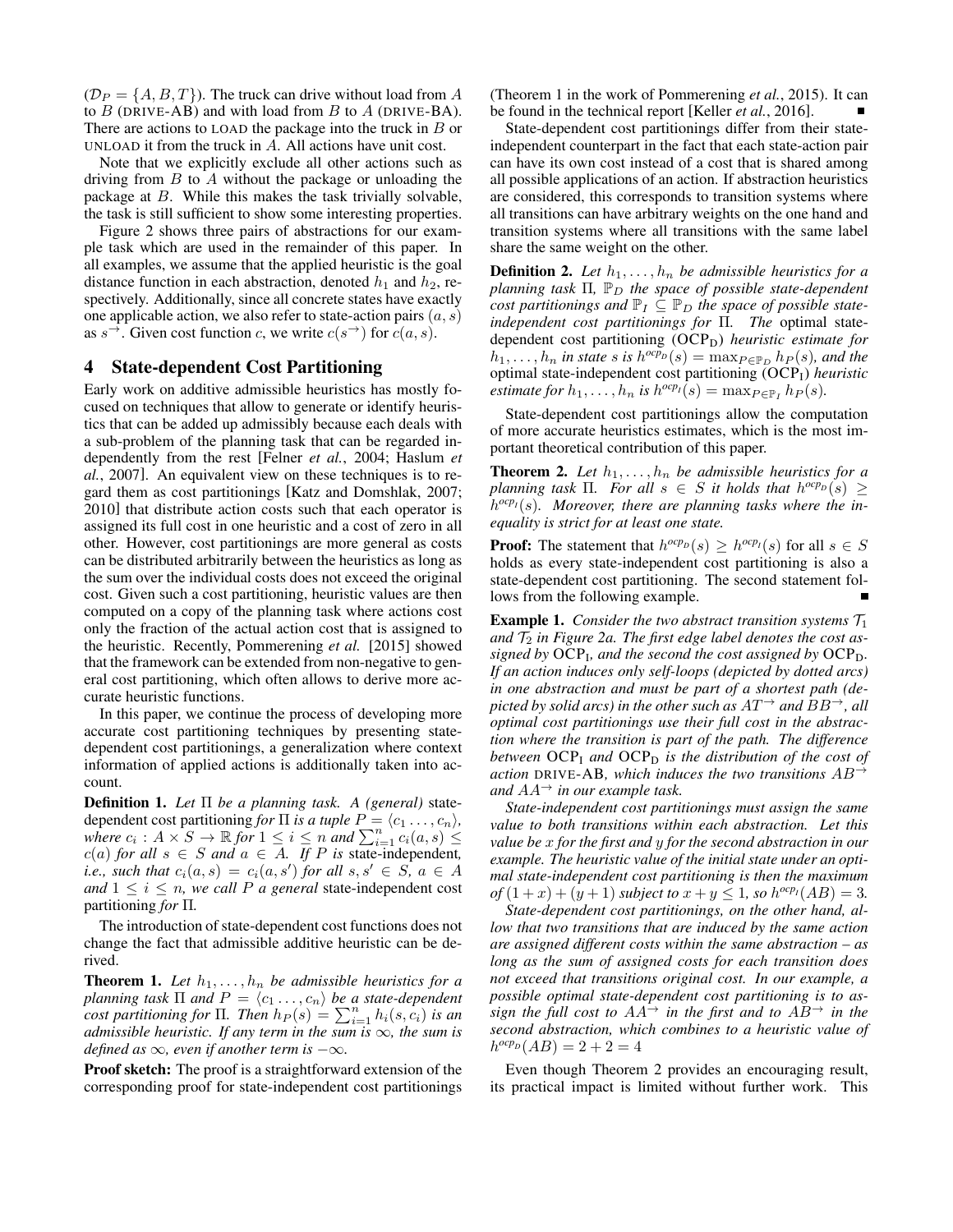

Figure 2: Abstractions for our running example. Circles depict concrete states, abstract states are rectangular, solid arcs depict the shortest path from the abstract initial state to an abstract goal state and dotted arcs are abstract self-loops. We denote the transition system at the top (bottom) of each column with  $\mathcal{T}_1$  ( $\mathcal{T}_2$ ). Edge labels denote costs of different cost partitionings.

is mostly because the computation of an optimal statedependent cost partitioning with a method that is used to compute a state-independent cost partitioning [Katz and Domshlak, 2010; Bonet and van den Briel, 2014; Pommerening *et al.*, 2015] would require a compilation with one action for each state-action pair, a number that is linear in the number of states and hence exponential in the number of variables. Even though there are techniques like context splitting [Röger] *et al.*, 2014] that allow to compute a more compact compilation, the worst-case exponential blowup cannot be avoided in general. We therefore turn our attention to saturated cost partitioning [Seipp and Helmert, 2014], a cost partitioning that is tractable in practice.

#### 5 Saturated Cost Partitioning

Seipp and Helmert [2014] introduced the concept of *cost saturation*. Iteratively, they compute an abstraction, reduce the action costs such that all goal distances are preserved, and use the remaining costs for subsequent abstractions. The result is known as a *saturated cost partitioning*. Due to the greedy nature of the procedure, the resulting cost partition usually provides worse estimates than the optimal cost partition. However, we can compute the saturated cost partitioning much faster and do not need to hold all abstractions in memory simultaneously.

Saturated State-independent Cost Partitioning. In order to show that saturated cost partitioning yields an admissible heuristic even in the presence of general costs, we extend the underlying lemma from the original paper to general costs.

Lemma 1 (Lemma 5 of Seipp and Helmert [2014] extended to general costs). Let h and  $\hat{h}'$  denote the goal distance func*tions in two transition systems*  $\mathcal T$  *and*  $\mathcal T'$  *that differ only in the weight of a single transition*  $s \to s'$ , which is  $w \in \mathbb{R}$  in T *and*  $w' \in \mathbb{R}$  *in*  $\mathcal{T}'$ *. If*  $h(s) - h(s') \leq w' \leq w$ *, then*  $h = h'$ *.* 

Proof sketch: We only sketch this proof here and refer to the technical report [Keller *et al.*, 2016] for a full proof.

The only difference to Lemma 5 of Seipp and Helmert [2014] is that we allow general costs and hence negative weights in transition systems. With their proof, it is easy to see that negative weights are unproblematic unless there is a negative-cost cycle including the transition  $s \to s'$  in  $\mathcal{T}'$  but not in  $\mathcal T$  (because then  $h(s^{\mathcal T}) \neq h'(s')$ ). Assume there is a cyclic path  $s \xrightarrow{w} s' \xrightarrow{d} s$ , that is only negative in  $\mathcal{T}'$ , i.e.  $w + d > 0$  and  $w' + d < 0$ . Since h estimates goal distances, we get  $h(s') \leq h(s) + d$  and hence  $0 \leq h(s) - h(s') + d$ . However, from  $h(s) - h(s') \leq w'$  and  $w' + d < 0$ , we get  $h(s) - h(s') + d < 0$ , which is a contradiction.

With the preceding lemma we can define saturated stateindependent cost partitioning for general costs while preserving admissibility.

Definition 3. *Let* Π *be a planning task with cost function* c and  $\alpha_1, \ldots, \alpha_n$  abstractions. Let  $\langle c_1, \ldots, c_n \rangle$  and  $P = \langle \hat{c}_1, \ldots, \hat{c}_n \rangle$  be tuples of cost functions with the fol*lowing properties:*  $c_1 = c$ ;  $\hat{c}_i(a) = \max_{s \in S} h_i(\alpha_i(s))$  –  $h_i(\alpha_i(s[a]))$ , where  $h_i$  is the goal distance function of  $\mathcal{T}^{\alpha_i}$ *with cost function*  $c_i$ *; and*  $c_{i+1} = c_i - \hat{c}_i$ *. We call*  $c_i$  the remaining cost *for*  $T^{\alpha_i}$ ,  $\hat{c}_i$  *the* saturated cost *of*  $T^{\alpha_i}$  *and P the* saturated state-independent cost partitioning *for*  $\alpha_1, \ldots, \alpha_n$ .

We denote the associated heuristic by  $h^{scp_I}$ . Seipp and Helmert [2014] show that the saturated cost function preserves the goal distances of all abstract states in all abstractions, and is minimal among all distance-preserving cost functions. Next, we illustrate the computation of  ${SCP<sub>I</sub>}$  in our example domain.

Example 2. *Consider the two abstract transition systems of our running example that are shown in Figure 2b. The goal distances of*  $\mathcal{T}_1$  *are*  $h_1({AB}) = 3$ *,*  $h_1({BB, BT}) = 2$ *,*  $h_1({\{AT,AA\}}) = 1$ , and  $h_1({\{BA\}}) = 0$ . The saturated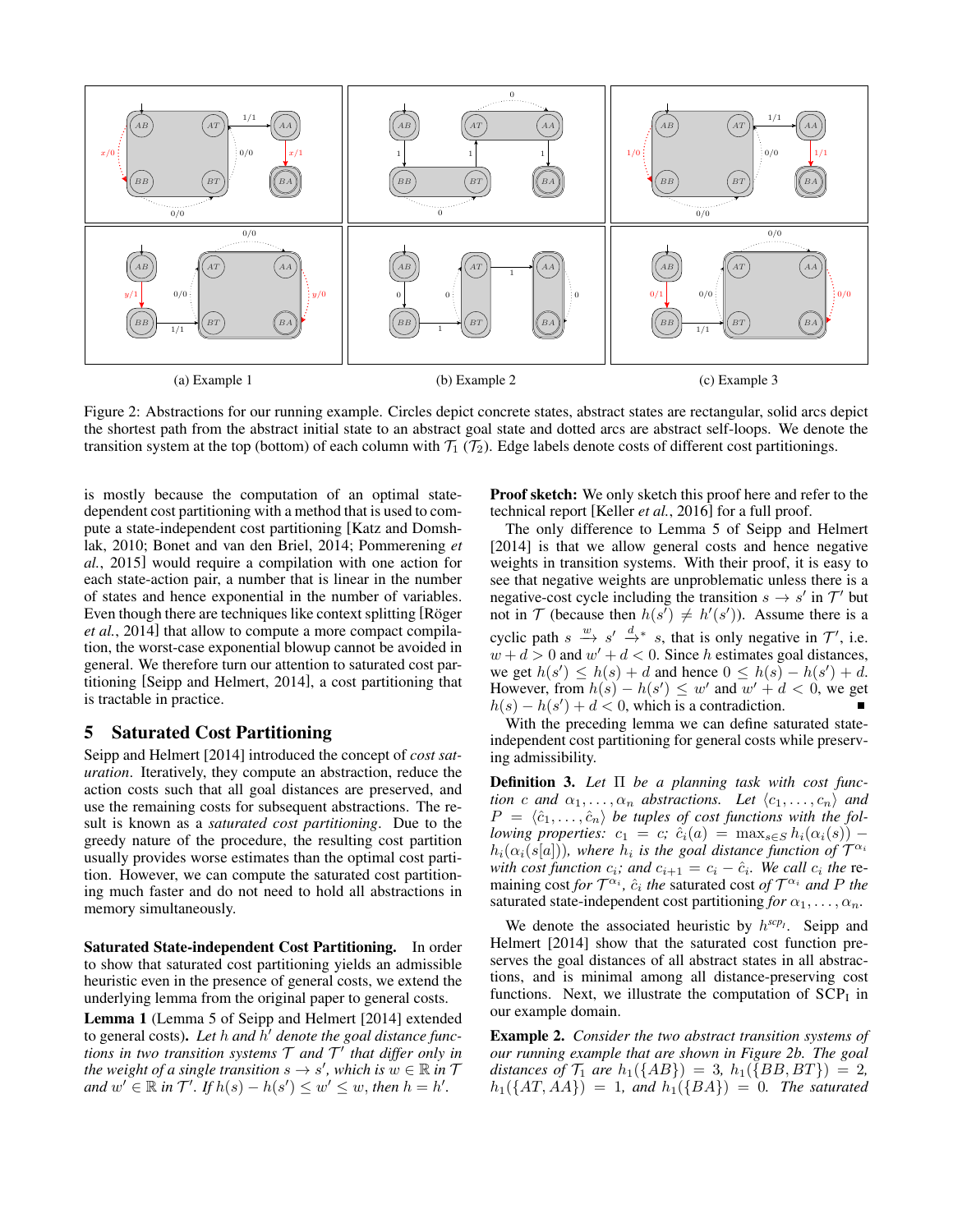*cost*  $\hat{c}_1$  *of*  $\mathcal{T}_1$ *, which annotates the edge labels, assigns the full cost of* 1 *to both* DRIVE-AB *(which induces both*  $AB^{\rightarrow}$ *and*  $AA^{\rightarrow}$ *)* and DRIVE-BA (*i.e.,*  $BT^{\rightarrow}$ *), and* 0 *to all other actions. The remaining costs*  $c_2$ *, which are used to compute the goal distances in*  $\mathcal{T}_2$ *, are hence* 0 *for all actions except*  $c_2(BB^{\rightarrow}) = c_2(AT^{\rightarrow}) = 1$ . With this, the saturated state*independent cost partitioning for the initial state of our example is*  $h^{scp_I}(AB) = 3 + 2 = 5$ *.* 

Saturated State-dependent Cost Partitioning. As stateindependent cost functions do not allow that costs are assigned to actions in the context of the current state, saturated cost functions are computed by maximizing over all weights of transitions that are labeled with the same action. Statedependent cost partitioning offers an opportunity to overcome this weakness by allowing to reduce the costs of state-action pairs rather than actions.

Definition 4. *Let* Π *be a planning task with cost function* c and  $\alpha_1, \ldots, \alpha_n$  abstractions. Let  $\langle c_1, \ldots, c_n \rangle$  and  $P = \langle \hat{c}_1, \ldots, \hat{c}_n \rangle$  be tuples of cost functions with the fol*lowing properties:*  $c_1(a, s) = c(a)$  *for all*  $a \in A$  *and*  $s \in S$ ;  $\hat{c}_i(a,s) = h_i(\alpha(s)) - h_i(\alpha(s[a]))$ , where  $h_i$  is *the goal distance function of* T <sup>α</sup><sup>i</sup> *with cost function* ci*; and*  $c_{i+1} = c_i - \hat{c}_i$ . We call  $c_i$  the remaining cost for  $\mathcal{T}^{\alpha_i}$ ,  $\hat{c}_i$ *the* saturated cost *of*  $T^{\alpha_i}$  *and P the* saturated state-dependent cost partitioning *for*  $\alpha_1, \ldots, \alpha_n$ .

We denote the associated heuristic by  $h^{rcp}D$ . Let us investigate the differences between both versions of cost saturation.

Example 3. *Consider the two abstract transition systems in Figure 2c, where the first transition label denotes the goal distances of*  $SCP<sub>I</sub>$  *and the second the goal distances of*  $SCP<sub>D</sub>$ *. Due to the state-independence of* SCP<sup>I</sup> *, a cost of* 1 *is assigned to both occurrences of* DRIVE-AB *in the first abstraction, such that no cost is left in the second one and*  $h^{sep_I}(AB) = 2 + 1 = 3$ *. Because* SCP<sub>D</sub> *is state-dependent, the cost of*  $AB^{\rightarrow}$  *can be used in the second abstraction and the heuristic estimate is*  $h^{rcp}(AB) = 2 + 2 = 4$ *.* 

In analogy to Theorem 2, Example 3 hints at a theoretical dominance of  $SCP<sub>D</sub>$  over  $SCP<sub>I</sub>$ . However, it turns out that this is not the case due to the inaccuracy caused by the greedy nature of saturated cost partitionings.

**Theorem 3.** *There are planning tasks*  $\Pi$  *and*  $\Pi'$  *with states*  $s \in S$  and  $s' \in S'$  such that  $h^{scp}D(s) > h^{scp}D(s)$  and  $h^{scp}(s') > h^{scp}(s').$ 

Proof sketch: Example 3 shows that there are instances where  $h^{sep}(s) > h^{sep}(s)$ . For  $h^{sep}(s) > h^{sep}(s)$ , consider the following example.

Example 4. *Consider the planning task and the three abstract transition systems that are shown in Figure 3. The abstractions in the example are not Cartesian, which is necessary to keep it small. An example that follows the same idea but uses Cartesian abstractions is contained in the technical report [Keller* et al.*, 2016].*

*First, consider the state-independent case (first label in the figure): in*  $\mathcal{T}_1$ *, only the cost of*  $a_1$  *is required to maintain the heuristic values, i.e., the saturated cost of*  $\mathcal{T}_1$  *is*  $\hat{c}_1(a_1) = 1$  and 0 for all other actions. The remaining cost of  $a_1$  for  $\mathcal{T}_2$ *thus is* 0*, so the abstract initial state has a heuristic value of* 0 *in*  $\mathcal{T}_2$  *and the saturated cost of*  $\mathcal{T}_2$  *is* 0 *for all actions. Since*  $a_0$ *,*  $a_2$ , and  $a_3$  all still have their original cost in  $\mathcal{T}_3$ , the abstract *initial state of*  $\mathcal{T}_3$  *has a heuristic value of* 2*. Therefore, the overall heuristic value is*  $h^{scp_I}(I) = 0 + 0 + 2 = 2$ *.* 

*Now consider the state-dependent case (second label in the figure): here, the saturated cost of*  $\mathcal{T}_1$  *is*  $\hat{c}_1(a_1, B) = 1$  *but*  $\hat{c}_1(a_1, A) = 0$ , so the remaining cost for  $\mathcal{T}_2$  is  $c_2(a_1, A) = 1$ *and the heuristic value for the abstract initial state of*  $\mathcal{T}_2$  *is* 1 *instead of* 0*. This means that the saturated cost of*  $\mathcal{T}_2$  *is*  $\hat{c}_2(a_0,I) = \hat{c}_2(a_1,A) = \hat{c}_2(a_2,C) = \hat{c}_2(a_3,E) = 1$  and 0 for all other actions, and that no cost remains for  $a_2$  and  $a_3$  *in*  $\mathcal{T}_3$ *. Therefore, the overall heuristic value is*  $h^{sep}(I)$  =  $0 + 1 + 0 = 1 < 2 = h^{scp_I}(I).$ 

In Theorems 2 and 3 we have investigated the relationship between  $OCP<sub>D</sub>$  and  $OCP<sub>I</sub>$  on the one hand and  $SCP<sub>D</sub>$  and  $SCP<sub>I</sub>$  on the other. What is left is the relationship between  $\text{SCP}_\text{D}$  and  $\text{OCP}_\text{I}$ .

**Corollary 1.** *There are a planning tasks*  $\Pi$  *and*  $\Pi'$  *with states*  $s \in S$  *and*  $s' \in S'$  *such that*  $h^{scp}(s) > h^{ocp}(s)$  *and*  $h^{ocp}I(s') > h^{scp}D(s').$ 

Proof: For the first part, consider Examples 1 and 3 where  $h^{rcp}(AB) = 4$  and  $\bar{h}^{ocp}(AB) = 3$ . The second part follows from Definition 2 and Theorem 3.

Figure 4 shows a summary of our theoretical results (where  $A \succeq B$  means A dominates B). While optimal statedependent cost partitioning clearly combines the best of both worlds, we leave it for future work, since computing it is exponential. On the other hand, saturated state-dependent cost partitioning may not always result in better heuristic estimates, but it has the potential to surpass optimal stateindependent cost partitioning, which warrants further investigation. We therefore discuss practical considerations for the computation of saturated state-dependent cost partitioning in the following section.

## 6 Implementation Details of h *scp<sup>D</sup>*

Given a set of abstractions, Section 5 reveals a general workflow to compute saturated state-dependent cost partitionings. For each abstraction we have to apply the following four steps: (1) determine the abstract transition weights (with the current remaining cost function), (2) compute the abstract goal distances, (3) compute the saturated state-dependent cost function, and (4) determine the remaining cost function. Note that the cost function for the first abstraction is the (stateindependent) original cost function, while subsequent abstractions use the remaining costs, computed in the previous iteration. In general, it is not important how we obtain the abstractions, although some abstractions or abstraction orders may result in better heuristics than others. We will briefly discuss this in Section 7. In fact, we do not even require Cartesian abstractions. When we describe the implementation of the four steps above in the remainder of this section, we will, however, see that Cartesian abstractions are necessary to guarantee some important properties.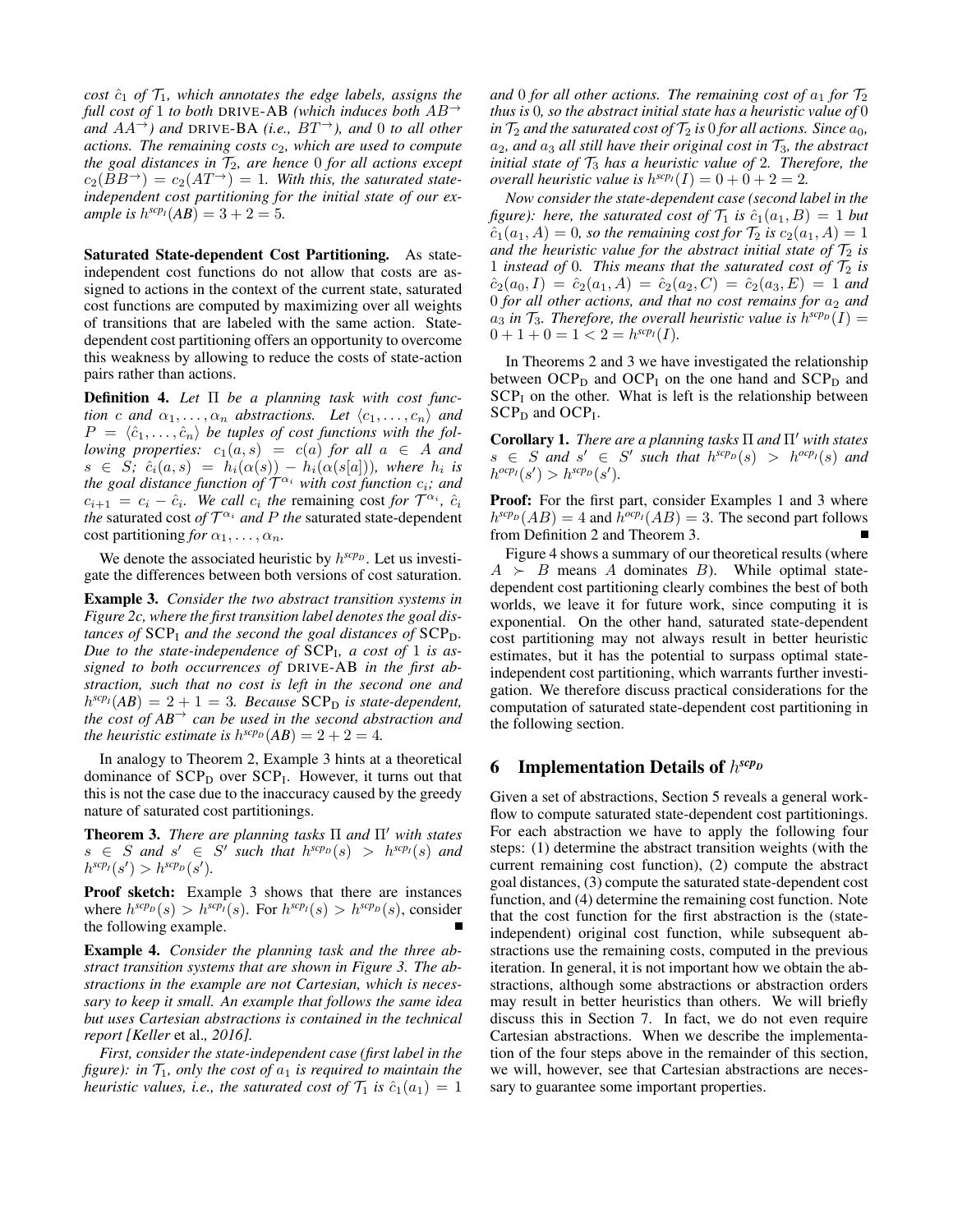

Figure 3: Example for a planning task and abstractions where  $h^{sep}(I) > h^{sep}(I)$ . Circles depict concrete states, abstract states are rectangular, and dotted arcs are abstract self-loops. A shortest path from the initial abstract state to the goal abstract state is highlighted in red. We denote the transition systems with  $\mathcal{T}_1$ ,  $\mathcal{T}_2$ , and  $\mathcal{T}_3$  from left to right. Edge labels denote costs with different cost partitionings.



Figure 4: Summary of theoretical dominance results.

Edge-valued Decision Diagrams. To encode statedependent cost functions, we need a suitable representation. We chose edge-valued multi-valued decision diagrams, because they are (i) often *compact*, albeit worst-case exponential, they (ii) allow *efficient computation* of *abstract* cost values as long as the abstract states are *Cartesian* [Geißer *et al.*, 2016], and they (iii) admit reasonably *efficient arithmetic operations*, in particular subtraction of the current saturated costs from the current remaining costs that is needed to determine the remaining costs for the next iteration. Taking binary sums and differences is linear in the product of the sizes of the input EVMDDs, a result that can be easily generalized from a result by Lai *et al.* [1996] on EVBDDs. EVMDDs work as follows: like BDDs [Bryant, 1986], EVMDDs contain decision nodes. At each decision node, the diagram branches over the value of the associated decision variable. There are three differences from BDDs: first, branchings can be  $n$ -ary instead of only binary, second, the values returned by evaluating an EVMDD can come from a finite range of values instead of just being true or false, and third, the return values are associated with the *edges* of the diagram instead of the *leaves*. When traversing an EVMDD for a single valuation  $s$ , the resulting value is the sum of edge weights along the unique path corresponding to s.

Determining Abstract Transition Weights. Assume that we have an EVMDD representing the remaining cost function for the current abstraction of some action  $a$ , and that we want to use this EVMDD to determine abstract transition weights for the next abstraction we build. The main challenge is this: with the EVMDD, we can easily determine what  $a$  costs in any *concrete* state. Geißer *et al.* [2016] show that we can use the same EVMDD to efficiently determine what a costs in any *abstract* state as well, as long as the abstract state is Cartesian. Here, we extend their technique in order to obtain more accurate transition weights depending not only on the source state of the transition, but also on its target state. Note that for deterministic transition systems, this does not make a difference, but for non-deterministic transition systems it does, and that the abstractions we consider here may indeed introduce non-determinism. More specifically, we want to be able to assign two *different* weights to two different abstract transitions  $t \xrightarrow{a} u_1$  and  $t \xrightarrow{a} u_2$  with the same abstract source state  $t$  and the same action label  $a$  depending on whether it leads to  $u_1$  or  $u_2$ . This gives us more accurate abstract goal distances. In order to accomplish this, we (i) identify via regression the subset  $t_1$  of  $t$  where  $a$  is applicable and leads to  $u_1$ , and (ii) restrict t to that subset; and similarly for  $u_2$ . Both regression and intersection of Cartesian sets preserve Cartesianness [Seipp and Helmert, 2013], so we can still safely assume that  $t_1$  and  $t_2$  are Cartesian sets and hence admit efficient EVMDD operations. Note that any two such  $t_1, t_2$  that are computed by regression are indeed disjoint, even if they originate from the same abstract state  $t$  via regression through the same action a from two different states  $u_1$  and  $u_2$ . Figure 5 illustrates the idea of improving the abstraction via regression. The abstract state  $t$  contains four concrete states where  $a$  is applicable, at costs 2, 3, 4, and 5, respectively. Simply minimizing the cost of  $a$  over all four states would require us to assign cost 2 to  $a$  in the entire set  $t$ . However, by partitioning the four concrete states into the two states leading to successors in  $u_1$  at cost 3 and 5 (represented by the Cartesian set  $t_1$ ), and into those two states leading to successors in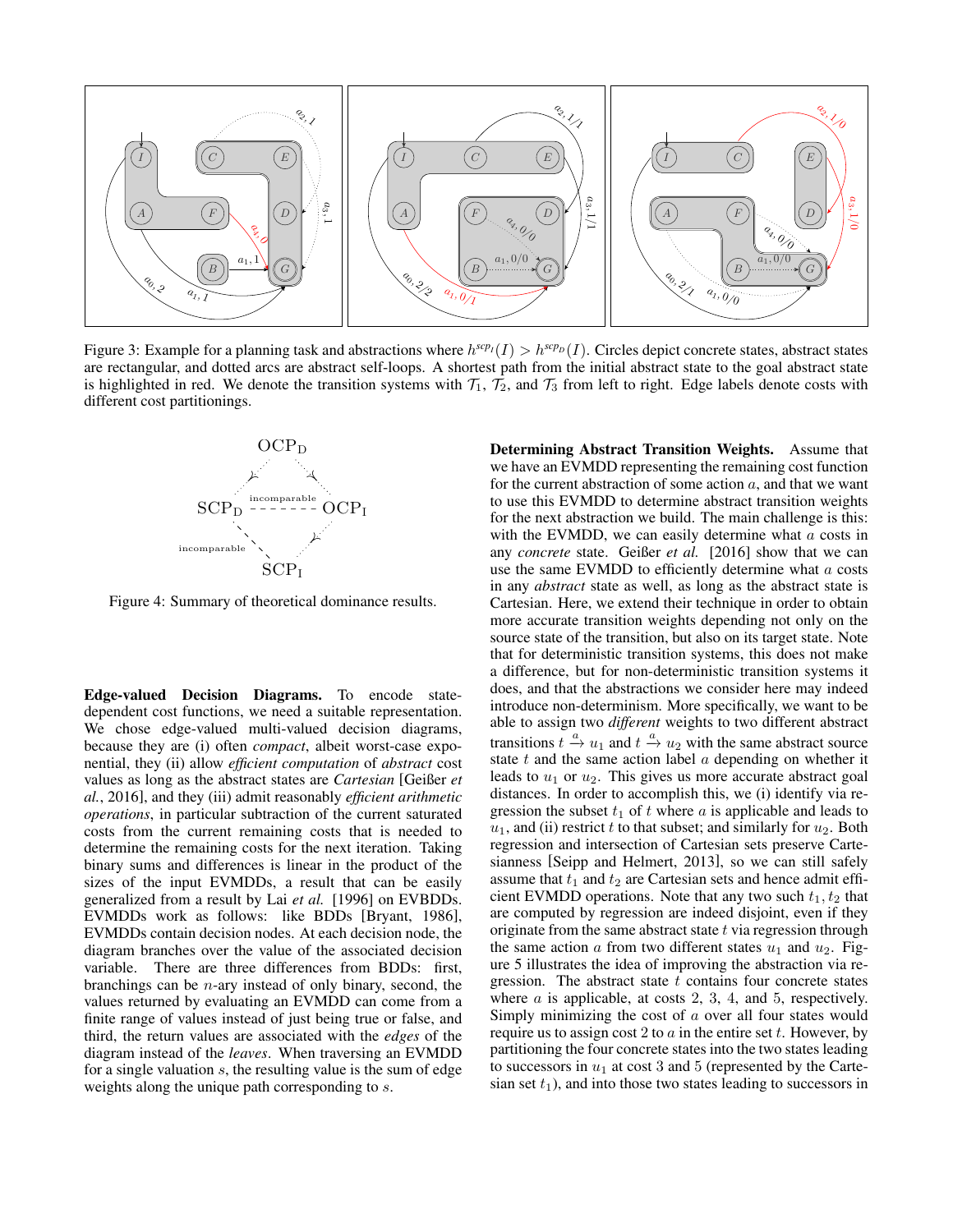

Figure 5: Abstract transition weights.

 $u_2$  at cost 2 and 4 (represented by the Cartesian set  $t_2$ ), we can now assign cost 2 to  $a$  in  $t_2$ , and the higher cost of 3 to  $a$ in  $t_1$ .

Computing Saturated State-dependent Cost Functions. Computing abstract goal distances is straightforward, e. g., using Dijkstra's algorithm in a backward manner. We skip discussing that and move on to computing saturated statedependent cost functions. We already know how to *compute* them from the theoretical part of this paper. Here, we discuss how to efficiently *represent* them using EVMDDs. Assume that after regression and saturation, action a costs  $\delta_k$ in Cartesian set  $t_k$ ,  $k = 1, \ldots, m$ . Then we can obtain an EVMDD that encodes the saturated cost function of  $a$  as follows: for each set  $t_k$ , we can efficiently compute an EVMDD that encodes the *characteristic function* of  $t_k$  weighted with its cost  $\delta_k$ . This EVMDD branches on all relevant variables in sequence, routing branches inconsistent with  $t_k$  immediately to the sink and branches consistent with it to the next decision node/variable. All edge weights are zero except for those leading from the last decision variable to the sink that are consistent with  $t_k$ . Those carry weight  $\delta_k$ . Moreover, we can compute an EVMDD representing the *sum* of those characteristic-function EVMDDs for  $k = 1, \ldots, m$ , which is exactly the saturated cost function we are after. Taking this sum is exponential only in the number of Cartesian sets  $m$  and nothing else. In general, this cannot be avoided, not even in the Cartesian setting. Note that for abstract sets which do not lead to the goal we can assign sufficiently small saturated cost values to concrete states mapped to them. This results in arbitrarily large remaining costs, which mirrors the observation that applying the action in such a state makes the task unsolvable. Finally, representing the new remaining cost function of a as an EVMDD is trivial. We have EVMDDs for the previous remaining cost function and for the current saturated cost function of a. Taking the difference of two functions is a simple EVMDD operation and returns the desired EVMDD.

#### 7 Empirical Evaluation

Even though the focus of this paper is on theoretical aspects of state-dependent cost partitionings, we have performed a brief empirical evaluation as well. Its aim is to investigate whether the potentially exponential blowup of the EVMDD size is critical in practice and how relevant state-dependent cost partitionings are in practice. It is important to note that we are not evaluating an elaborate algorithm that is optimized for the computation of accurate heuristic values with statedependent cost partitionings. The creation of abstractions that are well suited to be used in combination with statedependent cost partitionings is in particular not the focus of this paper, but plays an important role when accurate heuristic estimates are desired. Moreover, we did not implement any form of variable ordering in the decision diagrams [Rudell, 1993], which would further reduce their exponential blowup.

We have implemented the saturated state-dependent cost partitioning algorithm that is sketched in the previous section on top of the CEGAR implementation of Seipp and Helmert [2013] in the Fast Downward planning system [Helmert, 2006]. Our algorithms use the same parameter settings as the configuration that performed best for saturated stateindependent cost partitionings in the original work on the topic [Seipp and Helmert, 2014] with two exceptions: first, we used a maximal number of states (10000) instead of a timeout to decide when the heuristic computation terminates in order to make the abstraction generation process deterministic. And second, we do not interleave the generation of an abstraction based on the latest remaining cost function with the computation of its saturated cost function but compute all abstractions with the original cost function instead. Combined, both changes make sure that all algorithms compute their respective cost partitionings on identical abstract transition systems.

We have performed experiments on all supported IPC 1998–2014 benchmarks on Intel Xeon E5-2660 CPUs running at 2.2 GHz with a time limit of 30 minutes and a memory limit of 2 GB. The exponential blowup of the EVMDD size is critical in only six out of 57 domains, namely FREE-CELL, MPRIME, MYSTERY, PIPESWORLD-NOTANKAGE, PIPESWORLD-TANKAGE, and TIDYBOT 2011. However, a simple procedure that uses saturated state-independent costs for all abstractions where the number of transitions with nonzero cost is too large leads to an algorithm that preserves the advantages of state-dependent cost partitionings in most domains and mitigates the risk of unmanageable EVMDDs successfully.

Table 1 gives the number of instances per domain where the heuristic value of the initial state with  $h^{scp}$  is larger, smaller and derived from a different sum of heuristic values in comparison to  $h^{scp}$ *I*. The state-dependent version improves over the state-independent one in 228 out of 1667 instances, it performs worse in 76, and there are another 25 instances where both compute the same heuristic estimate for the initial state but based on different sums. It is a promising result that  $h^{scp}D$ is already better in approximately  $\frac{1}{7}$  of the instances even when the considered abstractions are not tailored to exploit context information. We believe that the fact that  $h^{scp_I}$  performs better on an instance is a sign that state-dependent costs are relevant in that instance, and it may very well only be the greediness of saturated cost partitionings, the poor abstraction generation or even just the abstraction order that prevent a result where  $h^{scp}$  is better than  $h^{scp}$  instead of worse.

Even when the estimates do not differ, we assume that it is often only the choice of abstractions that prevents an improved heuristic estimate with state-dependent cost partitionings. A look at the domains where the heuristic estimates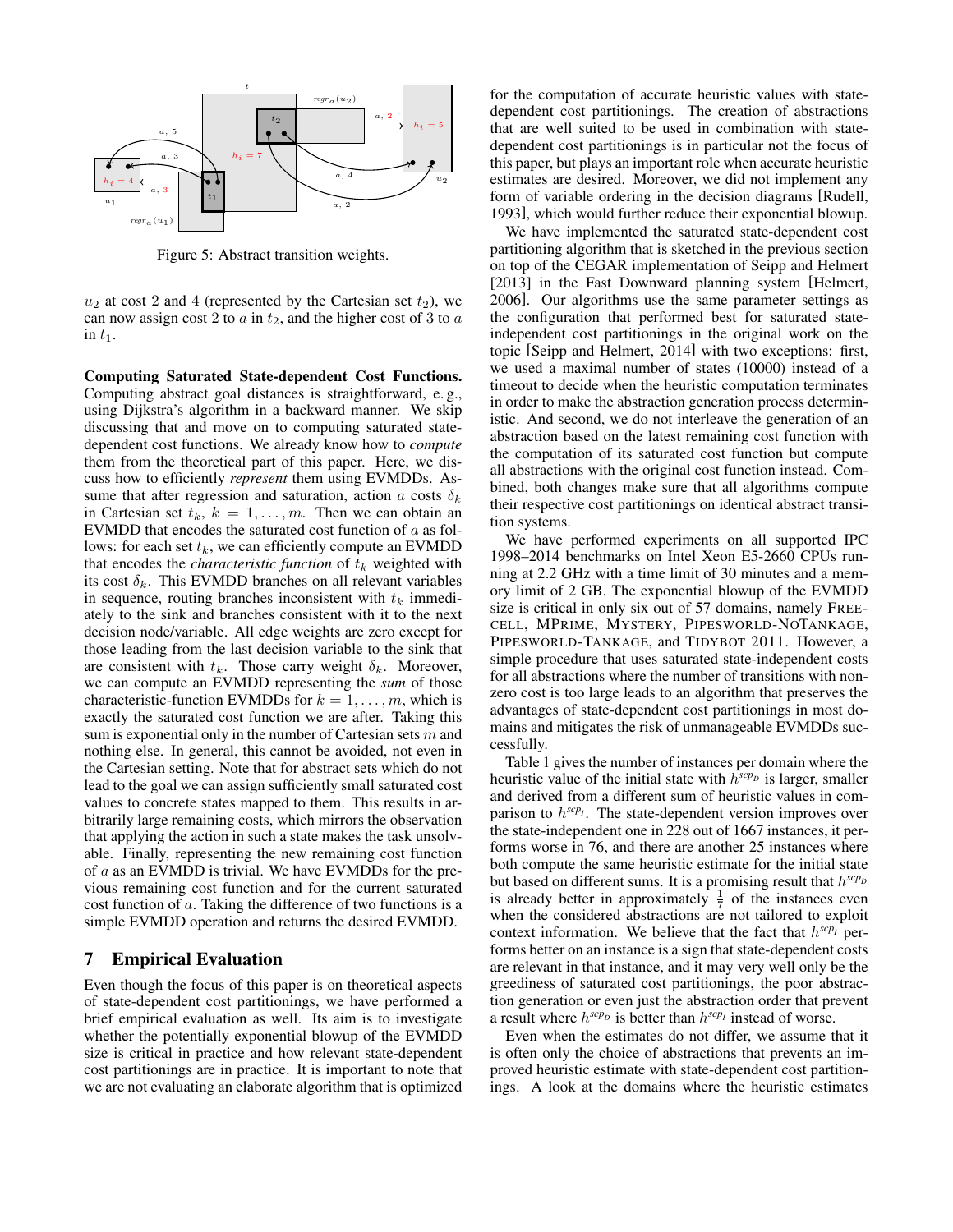| Domain                      | $h^{scp} > h^{scp}$ | $h^{scp}$ < $h^{scp}$ | different sum  |
|-----------------------------|---------------------|-----------------------|----------------|
| AIRPORT (50)                | 1                   | 1                     | 2              |
| BARMAN 2011 (20)            | 16                  | $\mathbf{0}$          | 16             |
| BARMAN 2014 (14)            | 8                   | 1                     | 9              |
| BLOCKS (35)                 | 21                  | $\overline{4}$        | 26             |
| DEPOT $(22)$                | $\overline{4}$      | 3                     | $\overline{7}$ |
| DRIVERLOG (20)              | $\mathbf{1}$        | 5                     | $\overline{7}$ |
| <b>ELEVATORS 2008 (30)</b>  | 19                  | $\mathbf{1}$          | 22             |
| <b>ELEVATORS 2011 (20)</b>  | 12                  | 1                     | 15             |
| <b>FLOORTILE 2011 (20)</b>  | $\overline{7}$      | $\overline{4}$        | 13             |
| <b>FLOORTILE 2014 (20)</b>  | $\overline{7}$      | 5                     | 14             |
| GRID(5)                     | $\overline{4}$      | $\boldsymbol{0}$      | $\overline{4}$ |
| HIKING 2014 (20)            | 12                  | $\overline{c}$        | 15             |
| MPRIME (35)                 | 1                   | $\overline{0}$        | $\overline{2}$ |
| MYSTERY (30)                | $\overline{0}$      | $\boldsymbol{0}$      | $\mathbf{1}$   |
| <b>NOMYSTERY 2011 (20)</b>  | $\overline{4}$      | 1                     | 5              |
| <b>OPENSTACKS</b> (30)      | $\overline{c}$      | $\mathbf{0}$          | $\overline{c}$ |
| OPENSTACKS 2008 (30)        | 10                  | $\mathbf{0}$          | 10             |
| OPENSTACKS 2011 (20)        | 6                   | $\mathbf{0}$          | 6              |
| OPENSTACKS 2014 (20)        | 3                   | $\boldsymbol{0}$      | 3              |
| PARCPRINTER 2008 (20)       | $\overline{7}$      | $\mathbf{1}$          | 8              |
| PARCPRINTER 2011 (20)       | 5                   | $\mathbf{1}$          | 6              |
| PARKING 2011 (20)           | $\overline{0}$      | $\mathbf{1}$          | 1              |
| PATHWAYS-NONEG (30)         | 3                   | 16                    | 22             |
| PSR-SMALL (50)              | 11                  | $\boldsymbol{0}$      | 11             |
| ROVERS (40)                 | 3                   | 4                     | 8              |
| SATELLITE (36)              | 7                   | 3                     | 11             |
| <b>SCANALYZER 2008 (30)</b> | $\mathbf{1}$        | $\boldsymbol{0}$      | 1              |
| <b>SCANALYZER 2011 (20)</b> | $\mathbf{1}$        | $\boldsymbol{0}$      | 1              |
| SOKOBAN 2008 (30)           | 6                   | $\mathbf{0}$          | 6              |
| SOKOBAN 2011 (20)           | 3                   | $\boldsymbol{0}$      | 3              |
| TETRIS 2014 (17)            | $\mathbf{1}$        | $\mathbf{1}$          | $\overline{c}$ |
| TPP (30)                    | 8                   | $\overline{c}$        | 11             |
| <b>TRANSPORT 2008 (30)</b>  | 14                  | $\overline{4}$        | 20             |
| <b>TRANSPORT 2011 (20)</b>  | 11                  | 6                     | 18             |
| <b>TRANSPORT 2014 (20)</b>  | 9                   | 9                     | 18             |
| TRUCKS (30)                 | $\overline{0}$      | $\overline{0}$        | 1              |
| WOODWORKING 2008 (30)       | $\mathbf{0}$        | $\mathbf{0}$          | 1              |
| WOODWORKING 2011 (20)       | $\mathbf{0}$        | $\mathbf{0}$          | 1              |
| Remaining domains (723)     | $\mathbf{0}$        | $\mathbf{0}$          | 0              |
| Total (1667)                | 228                 | 76                    | 329            |

Table 1: Number of instances per domain where  $h^{scp}(s_I)$  is larger, smaller or the result of a different sum than  $h^{sep}(s_I)$ .

differ in at least one instance reveals that similarly structured problems (like, for instance, route or transportation problems) are either present with a large number of representatives or not at all. This hints at the fact that the relevance of context information is domain- and not instance-dependent (i.e., relevant in all instances that are part of a domain with at least one instance were the heuristic estimates differ). Under the assumption that this is the case, there are 944 instances among the 1667 and hence more than half of them where state-dependent cost partitionings have the potential to improve over state-independent ones. We believe that this is a promising result that encourages future work on the topic, e.g., on well-suited abstraction generation methods or other state-dependent cost partitionings.

### 8 Conclusion

We generalized the concept of cost partitionings even further and showed that additional information can be extracted from a set of abstractions if context information of applied actions is taken into account. We showed that an optimal state-dependent cost partitioning dominates all stateindependent cost partitionings and that there are planning tasks where the dominance is strict. As it is unclear how an optimal state-dependent cost partitioning can be computed efficiently in practice, we applied the idea to the efficiently computable saturated cost partitioning. We showed that saturated state-dependent cost partitioning does not dominate its state-independent sibling, but may still surpass optimal stateindependent cost partitioning. We discussed practical considerations regarding saturated state-dependent cost partitioning and reasoned that EVMDDs are a suitable representation for the resulting cost functions as long as the abstractions are Cartesian. A baseline implementation of our approach revealed that there are indeed many instances among the IPC benchmarks where the heuristic estimates improve under a state-dependent cost partitioning. It furthermore allows to conjecture that taking context information into account can pay off in the majority of IPC benchmark tasks.

This work also opens up several possible directions for future work. Saturated state-dependent cost partitionings can be improved by reasoning about the order of the considered abstract transitions systems or with methods that generate Cartesian abstractions that are tailored to exploit context information. Dynamic variable orderings for decision diagrams are an enhancement that has the potential to further minimize the risk that an EVMDD's size gets out of hand. And finally, it should be possible to narrow the gap between the (errorprone) saturated state-dependent cost partitionings on the one hand and the optimal ones (which are intractable in practice) on the other. Context splitting, for instance, seems promising as it provides a tool that allows an iterative compilation of the input task, which might give rise to near-optimal statedependent cost partitionings in the future.

#### Acknowledgments

This work was supported by the European Research Council as part of the project "State Space Exploration: Principles, Algorithms and Applications" and by BMBF grant 02PJ2667 as part of the KARIS PRO project.

#### References

- [Bäckström and Nebel, 1995] Christer Bäckström and Bernhard Nebel. Complexity results for SAS<sup>+</sup> planning. *Computational Intelligence*, 11(4):625–655, 1995.
- [Bonet and van den Briel, 2014] Blai Bonet and Menkes van den Briel. Flow-based heuristics for optimal planning: Landmarks and merges. In *Proc. ICAPS 2014*, pages 47– 55, 2014.
- [Bryant, 1986] Randal E. Bryant. Graph-based algorithms for boolean function manipulation. *IEEE Transactions on Computers*, 35(8):677–691, 1986.
- [Ciardo and Siminiceanu, 2002] Gianfranco Ciardo and Radu Siminiceanu. Using edge-valued decision diagrams for symbolic generation of shortest paths. In *Proceedings of the Fourth International Conference on Formal Methods in Computer-Aided Design (FMCAD 2002)*, pages 256–273. Springer Berlin Heidelberg, 2002.
- [Culberson and Schaeffer, 1998] Joseph C. Culberson and Jonathan Schaeffer. Pattern databases. *Computational Intelligence*, 14(3):318–334, 1998.